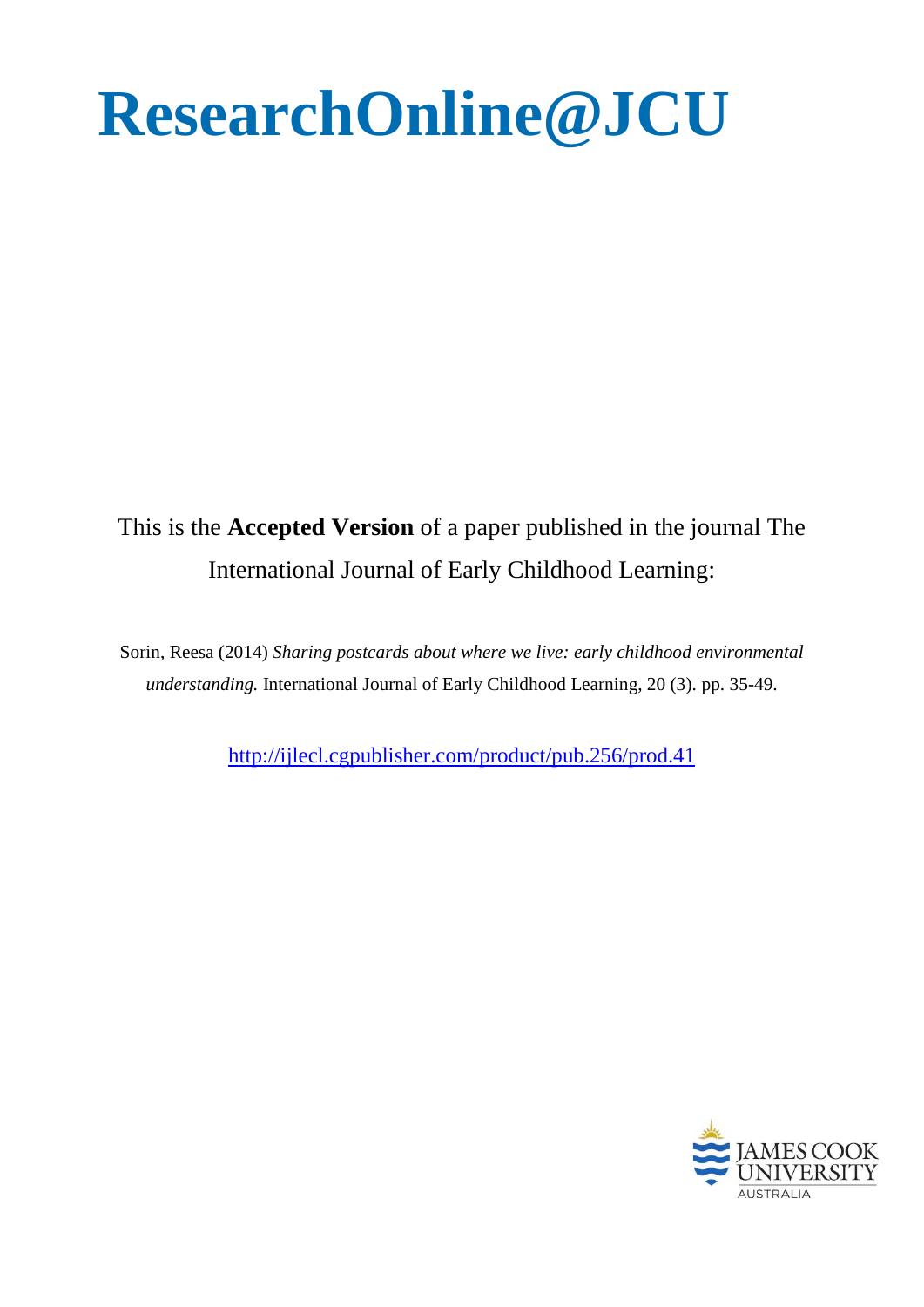# **Sharing Postcards about where we live - Early Childhood Environmental Understanding**

#### **Introduction**

In 2005, Richard Louv published *Last Child in the Woods,* a book that infamously coined the term 'nature deficit disorder', referring to an everwidening disconnect between children and their natural environments. This resulted in widespread concern, with researchers questioning whether a generation of children, with neither interest in, nor knowledge of the outdoors would make responsible decisions in regards to the environment (Dighe 1993). Indeed, some believe that if an ethic of caring is not established during the first few years of life, then these attitudes may never be developed (White 2004). Environmental education would be more effective if educators/ researchers better understood how children see and conceive nature, so that learning can be more grounded in the child's conceptual framework (Martin 2007). However, researchers know very little about how environmental attitudes and behaviours develop during childhood (Evans, Juen, Corral-Verdugo, Corralize and Kaiser 2007).

Arts-based research is an alternative, qualitative method that can involve using the Arts as a method, subject and/or form of analysis (Huss and Cwikel 2005). Barazza (1999) used drawings as a research tool on several occasions to ascertain children's environmental understandings and awareness, with the researcher stating that "the content of children's drawings may provide insight into their thoughts and feelings about the world" (49).

With the aim of determining and even enhancing young children's environmental understanding, this research took a multimodal, arts-based approach to data collection. It took on the parameters of Action Research, as it progressed through cycles of reflection and action (MacNaughton and Hughes 2009). Through drawings and stories, in the form of postcards, children in Australia created postcards for their peers in Canada, constructing their knowledge and understanding about local and foreign environments in the process. The research question was, *"How can we use*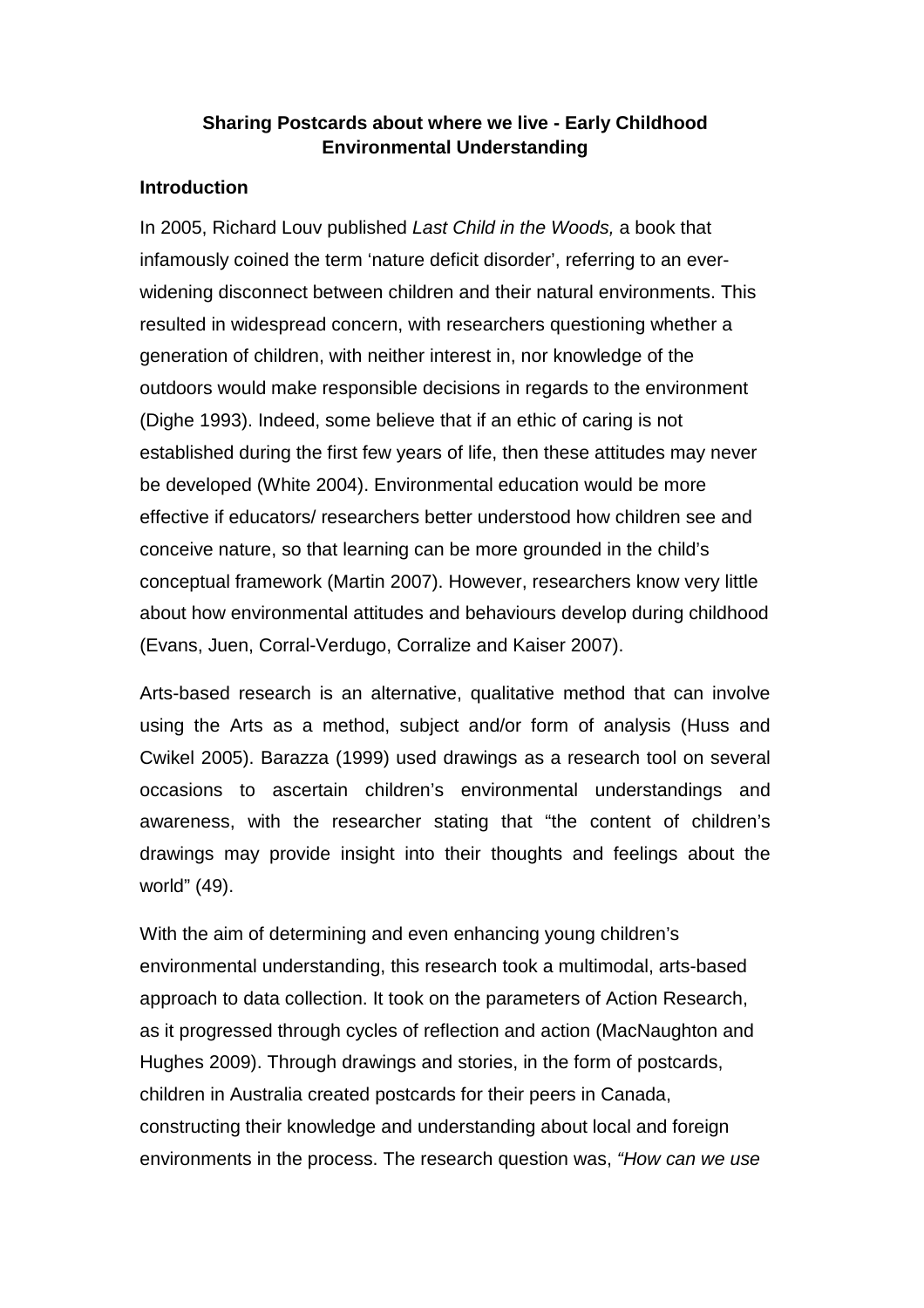*arts-based, multimodal methods in a cross-country online learning environment to determine and enhance young children's understanding about their and others' environments and environmental sustainability?"*

Research was conducted in kindergarten/ pre-Preparatory classes  $(4 - 5)$ year olds) in Cairns, Australia and in Toronto, Canada, utilizing postcard creating and sharing, in an online learning environment. Children were engaged in the learning process through sending and receiving postcards to their overseas peers, and this form of pedagogy was developed through action research cycles. Researchers and teachers trialled various pedagogies during this process. Children's postcards (artefacts) along with semi-structured interviews, observations and critical reflections were collected as data and analysed using emergent coding and content/interpretive/developmental analysis of drawings.

By implementing an authentic task (drawing postcards and storytelling) and refining our pedagogical practices, we developed an approach that encouraged children to share their understandings in a confident, engaged and deep manner with their peers, and to generate rich, cross-cultural representations, understandings, concerns and perceptions of their local, natural environments from two different locations.

### **Conceptual Framework**

This research positions the child as agentic; capable and competent actors who appropriate and reproduce aspects of their culture through interaction with others (Corsaro 1997). Within this framework, childhood has a social status of its own (James, Jenks and Prout 1998) and children are in a process of being, rather than becoming, during the early years of life. They are active participants in their world, making meaning and co-learning with other children and adults. Adults negotiate, challenge and guide children, and co-construct experience and ideas (Sorin and Galloway 2005; Corsaro 1997).

Positioning the child as agentic challenges the notion of the innocent, powerless child. As James, Jenks and Prout (1998) note, "Children are not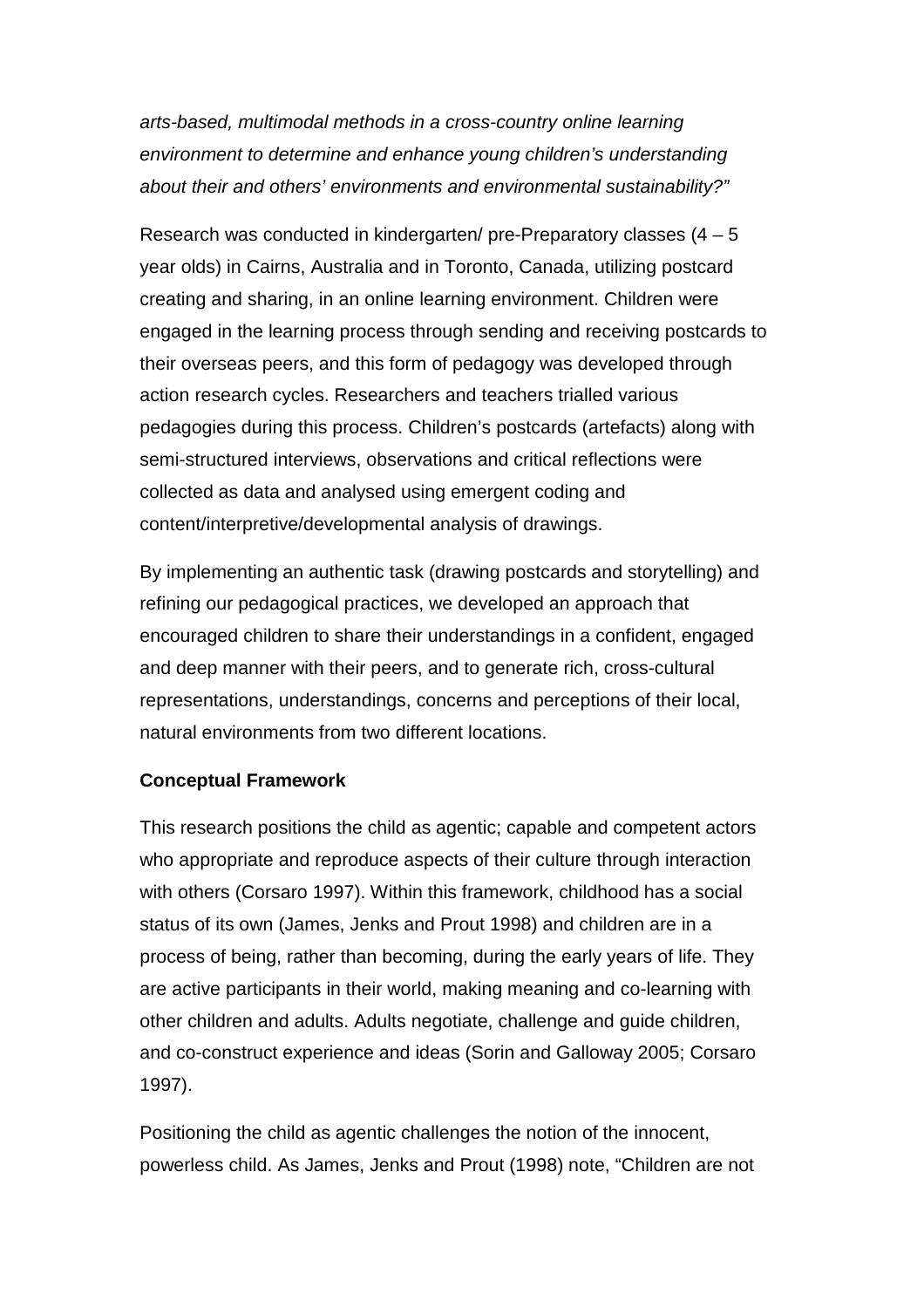pathological or incomplete; they form a group, a body of social actors, and as citizens they have needs and rights" (32). Research is with children rather than about them (Sorin and Galloway, 2005; Sorin, 2005) and their voices ideally resonate in all phases of research, from design, through data collection to interpretation. Similar to the Reggio Emilia movement, "the child is seen as an active, curious and self-motivated learner and the curriculum is negotiated and emergent – actively designed with and by students focusing on their strengths and abilities" (Sorin and Galloway 2005, 19).

Along with child agency, this research took a sociocultural perspective. It focused on the socially negotiated and embedded nature of meaningmaking (Murphy and Hall 2008), with the belief that knowledge exists between and among individuals in social settings. Learning occurs through interactions that are influenced by cultural and multimodal representations (language, pictures, etc) within and beyond the classroom. Children learn with understanding when they bring their diverse experiences, perspectives, expectations, knowledge and skills to their learning and are supported by peers and more knowledgeable others (Vygotsky 1978; Goos 2004).

A multimodal framework was incorporated in this research. It included multiliteracies, allowing diverse ways of expressing thoughts and ideas. Multiliteracies include image, story, text, gesture, sound, etc. (Larson, 2006). In the Reggio Emilia movement, young children are encouraged to use "graphic languages and other media to record and represent their memories, ideas, predictions, hypotheses, observations, feelings" as ways to learn and demonstrate learning (Katz in Edwards, Gandini and Forman 1998).

Utilising multiple modes of expression extends children's abilities to learn and to express that learning (Binder 2011; Sorin and Gordon 2010); offering them narrative tools to help them to order and understand their worlds (Blizard and Schuster 2007). Storytelling accompanying drawings, the method chosen for this research, helps to ensure that the child's, rather than the researcher's, intended meaning is revealed (Benson, 2009).

#### **Children and the Environment**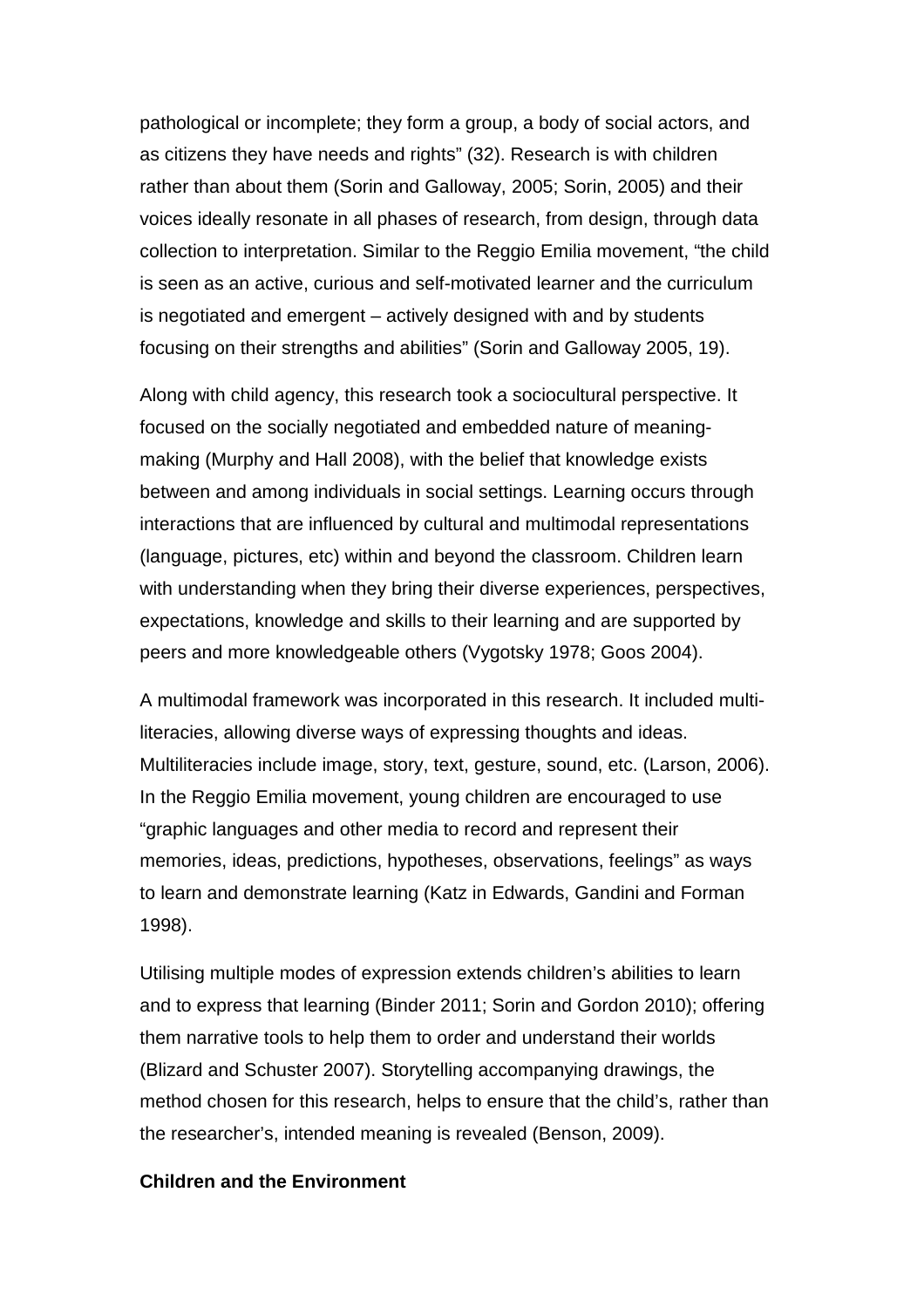Australia holds some of the most unique, diverse and valuable ecosystems in the world. This is particularly true in Far North Queensland, where Cairns is situated, with ecosystems range from the Great Barrier Reef to tropical rainforests and naturally air conditioned tablelands (Westoby 1993). These ecosystems are sources of clean air, water and primary production, so their maintenance is essential to our survival.

Today's children are the future caretakers of this valuable, but fragile environment. Therefore it is essential that they have an understanding of, and appreciation for, the role, value and function of the environment. Sobel1996 in Miles 2008) stated that the protection of nature is dependant upon not only environmental organisations but also quality relationships and attachments between children and nature. Nurturing a positive environmental ethic at an early age can serve as a critical step in developing an environmentally literate and concerned citizen.

But children today, rather than being active in and appreciative of the environment, have at best a reduced understanding of the environment and the role it plays in the wellbeing of society. This is what Louv (2005) called "nature deficit disorder', referring to the ever-widening disconnect between children and their natural environments. As White (2004) noted, "Children of today have few opportunities for outdoor free play and regular contact with the natural world."

While it is important to determine how children can best be stimulated and encouraged to reconnect with local, natural environments, it is also important to understand how children conceptualise the environment (Martin 2007). This research sought to determine and even extend these understandings by focusing on children's 'place consciousness', or consciousness of one's immediate environment and an awareness of other places beyond one's own locality (Gruenewald 2005).

#### **Method**

This research was qualitative, taking a multimodal, arts-based approach that including artefacts such as children's drawings and stories, semi-structured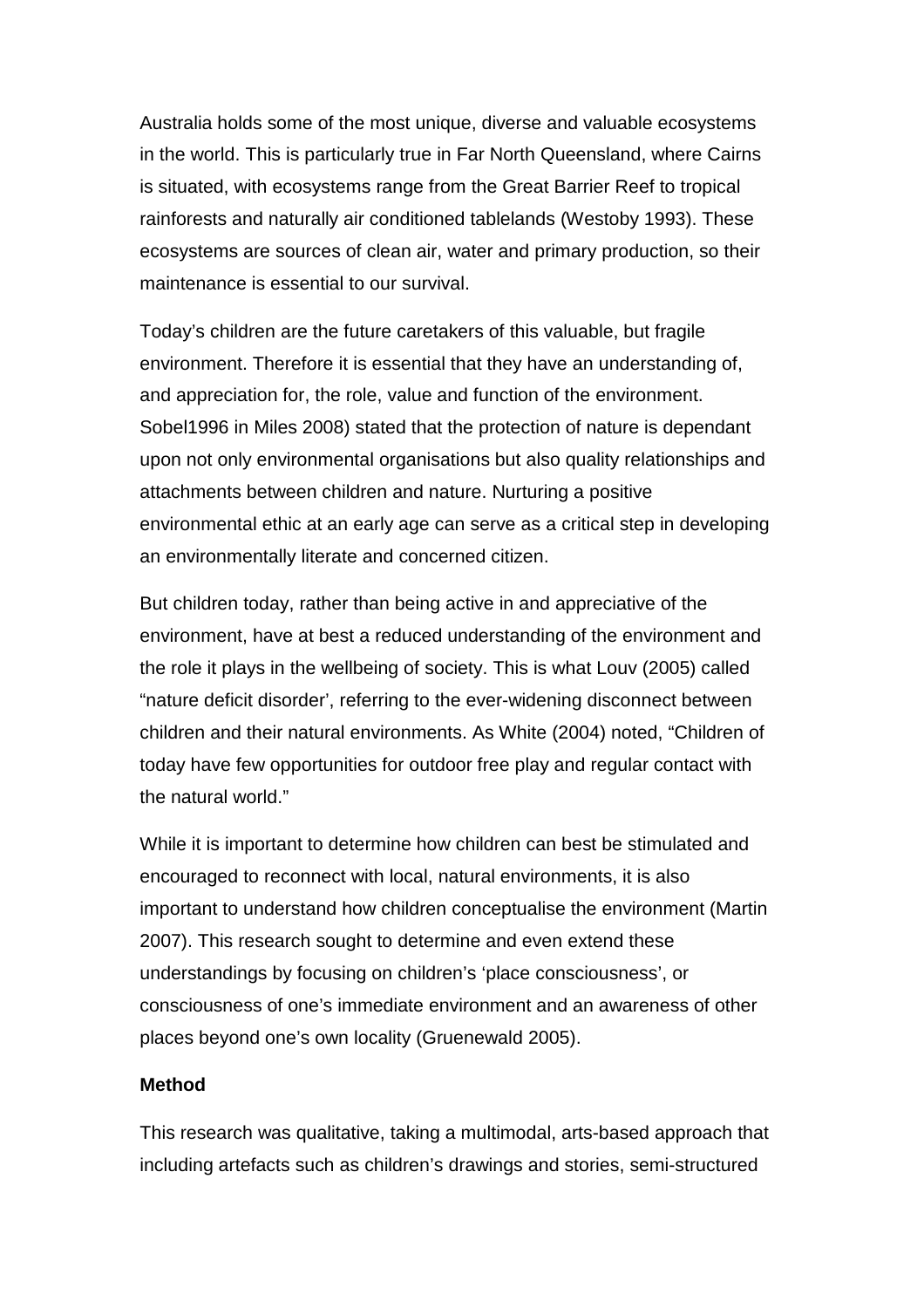interviews, observations and researchers' journals to collect data (Bamford 2003; Rose 2007). It took on the parameters of Action Research, as it progressed through pedagogical cycles of reflection and action (MacNaughton and Hughes 2009). The research question was, *"How can we use arts-based, multimodal methods in a cross-country online learning environment to determine and enhance young children's understanding about their and others' environments and environmental sustainability?"*

Data were collected from kindergarten children and their teachers in one classroom in Australia (Cairns), and one in Canada (Toronto) over a 10 week period. Initially, the researchers attended the classrooms to interview children about their environmental understandings. These preliminary preinterviews asked children what they knew about their local environment, other environments, including any benefits or concerns about the environments. Teachers were asked about what children knew about their environment, what they need to know and what curricula or actions were being taken to teach children about environmental sustainability. At the end of the 10 weeks, children and teachers were re-interviewed, asking similar questions.

By implementing an authentic task (creating postcards for the children in Canada) and refining it through three action research cycles, we developed an approach that seemed to encourage children to share their understandings in a confident, engaged and deep manner with their peers in the other country. Children created visual and verbal texts in the form of large postcards and accompanying narratives that depicted their understandings, concerns and perceptions in relation to their local, natural environments and in response to environments described by children in the other country.

Throughout the process, researchers and teachers trialled various pedagogies such as drama, painting, group letter writing and murals to support learning. Artefacts produced by the children were collected, along with observations by researchers and teachers made in class, and notes recorded in teachers' and researchers' journals. Textual data were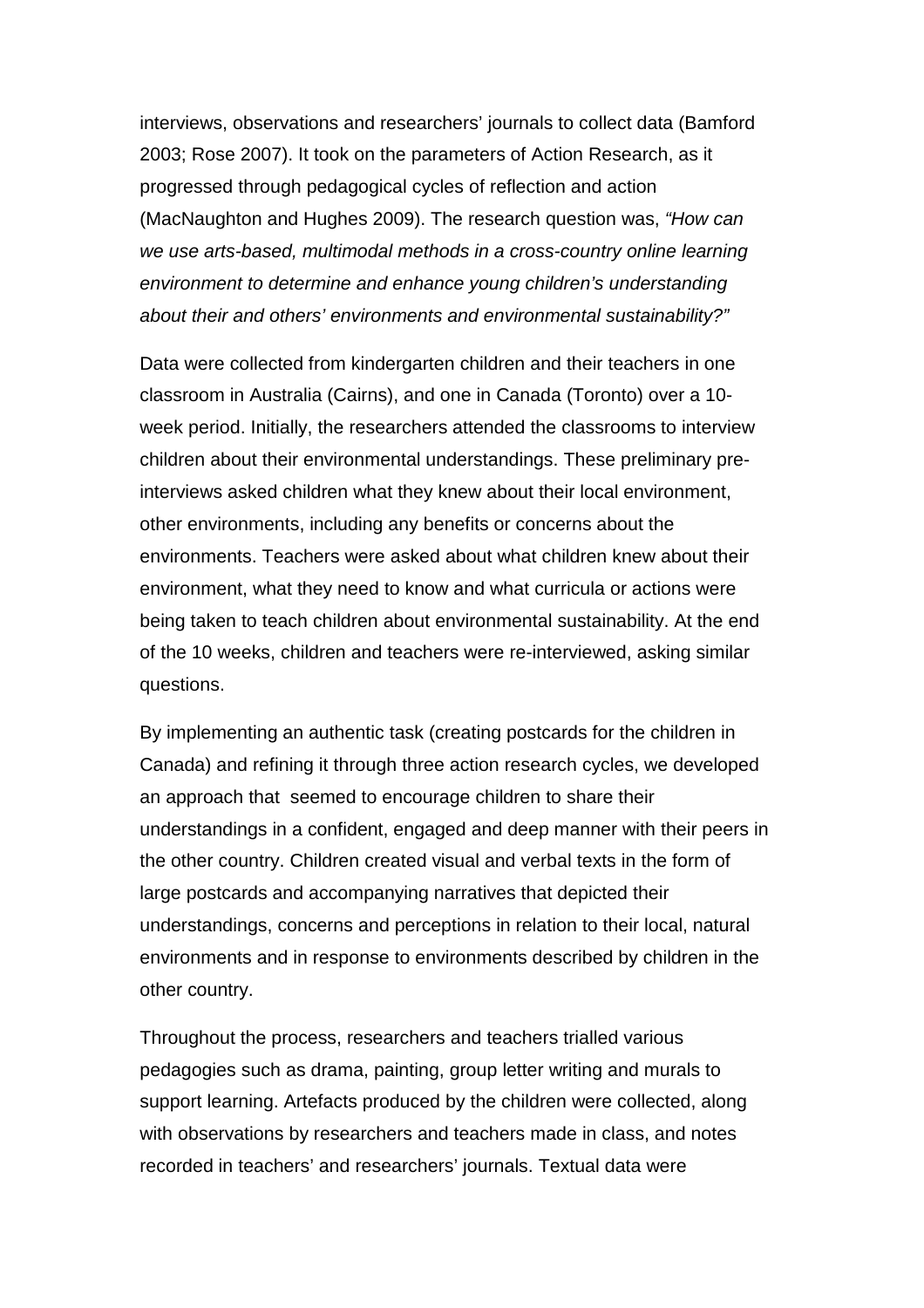examined through emergent coding and visual data through content, interpretive and developmental analysis (Haring, 2012).

This process generated rich, cross-cultural representations, understandings, concerns and perceptions about children's local and global environments.

# **Findings**

Findings from this research support the benefit of multimodal, arts-based methods for research with young children. Multimodal, arts-based methods gave children choices for communicating and expressing their ideas about the environment, and in some cases gave a voice to children who would otherwise not engage with or express their learning. Further, through action research cycles of trialling and evaluating pedagogical strategies, teachers and researchers felt they became better able to understand and extend children's learning about the local and global environments. Each of these points is elaborated below.

# **Multimodal, arts-based methods gave children choice**

Multimodal, arts-based methods are often overlooked in research and pedagogy with young children. Due to the general assumption that anything people think, feel or sense can be said or written in language (Kress 2000) the arts as a form of expression have been undervalued, under-researched and under-represented (Anning 2003). Further, Rose (2007) reports that despite a large amount of academic work being published on the visual, there remain remarkably few guides to possible methods of interpreting visual materials, and even fewer explanations about how to actually conduct these methods.

In this research, child participants were offered numerous ways to participate, some teacher and many child-initiated. Arts-based methods included: postcard creating and responding to postcards through images and stories; life drawing of the classroom outdoor environment; taking photos of the class environment; participating in group mural making;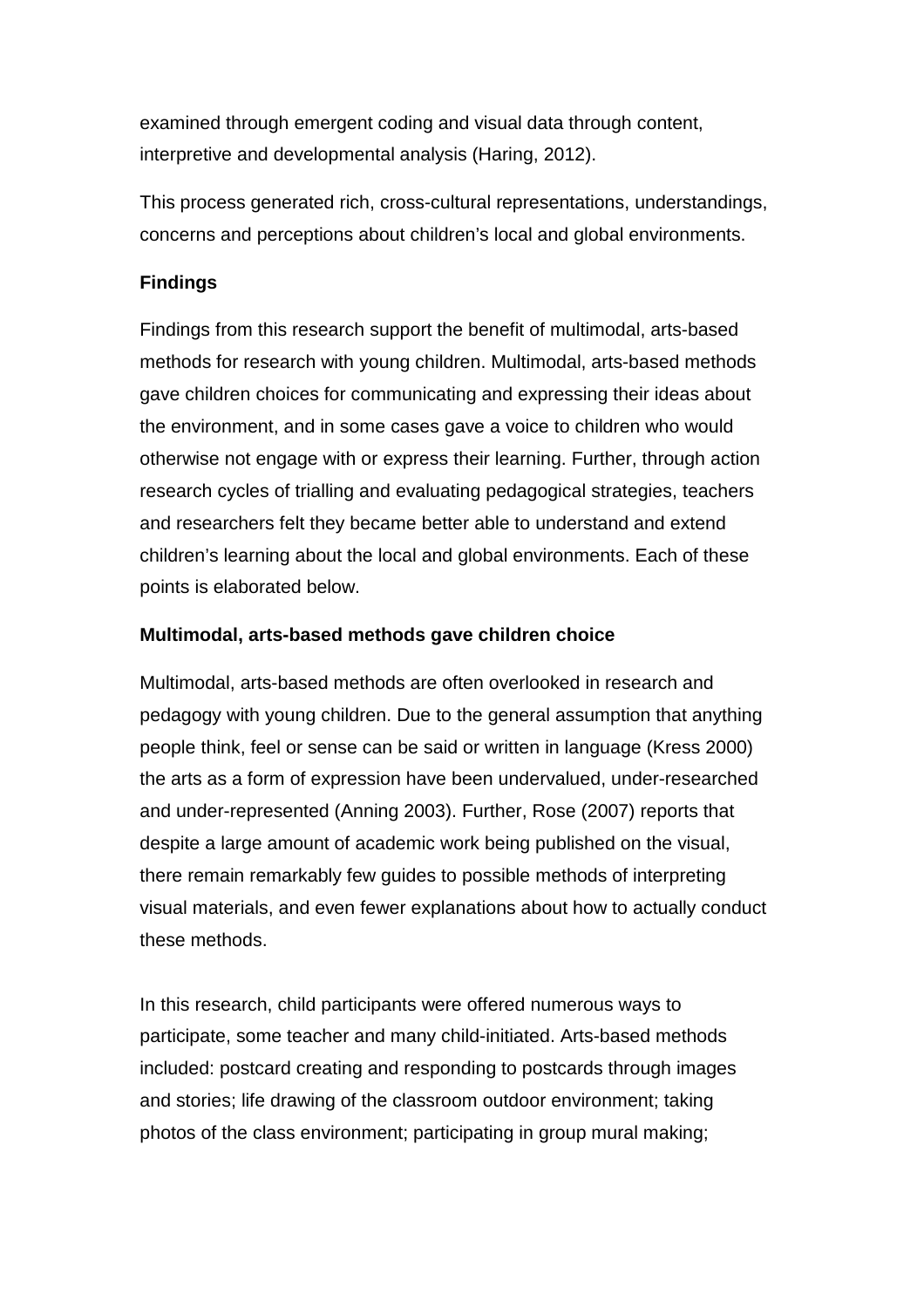dramatisations of the overseas environment; and creating a videod song about the other country.

Other, multimodal ways to participate included class, small group and individual discussion; book sharing led by the teacher or between children; examining a globe of the world; viewing slides and postcards from the children in the other country; creating word charts; composing a letter to a child in the other country; and bringing in artefacts of the other country to share with the class.

The most obvious arts-based mode was, of course, creating the postcards. This involved drawing and story telling. One of the teachers noted, "Drawing is like their writing. It's like their pre-writing. It's taking that thought and putting it down in a symbolic form on paper." Figure 1 below is an example of a child's postcard. This postcard depicts through a drawing and story features of the child's house, including outdoor stepping stones, a bamboo tree, a blue bedroom and pink bed sheets.

### Figure 1 – Postcard with drawing and story

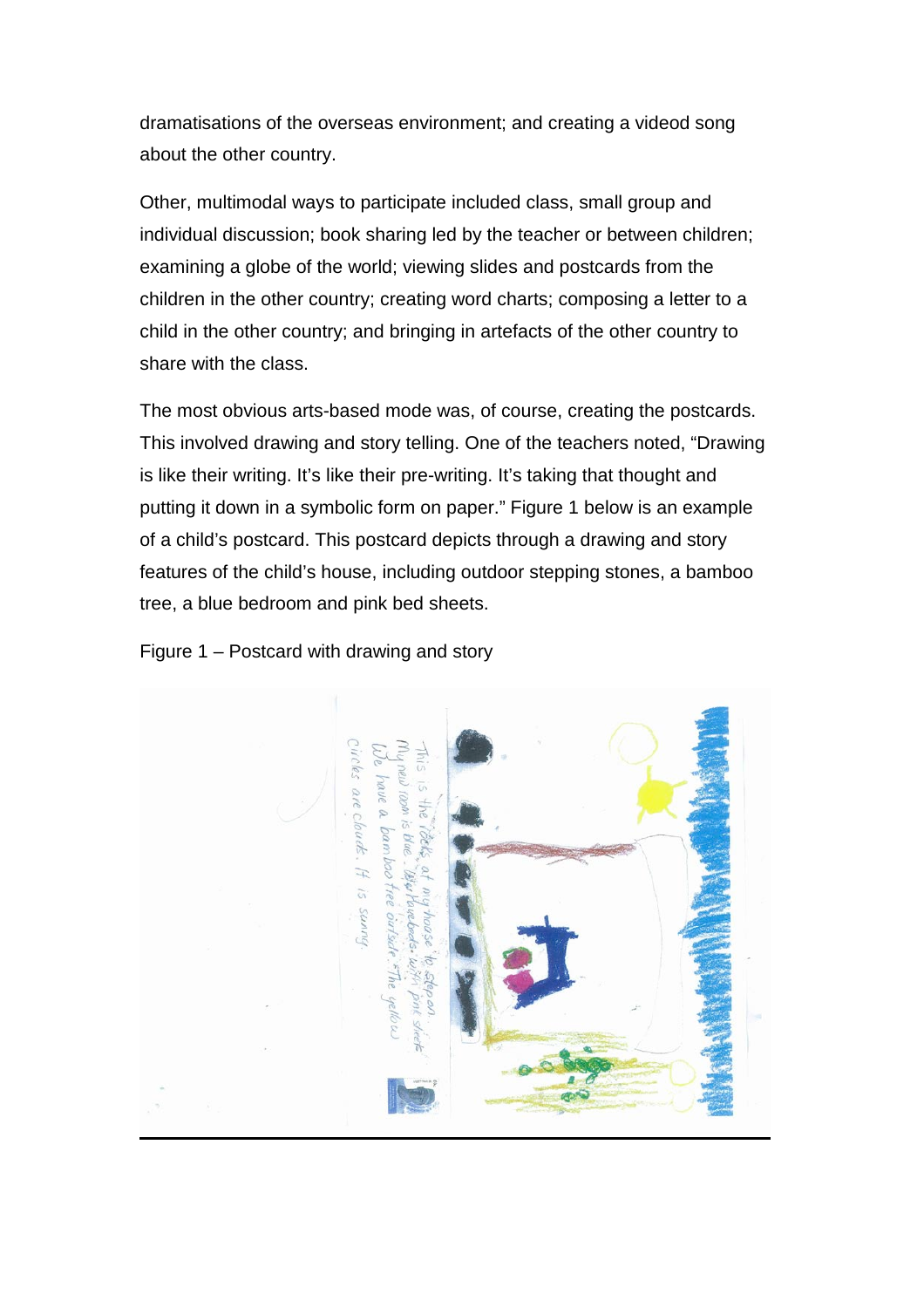Drawing seemed to be the most favoured form of expression. In the postprogram interviews, most children named drawing as their favourite part of the Postcards project. But even within the postcards, there were different ways of presenting the information. For example, the postcard in Figure 2 is created like a map, where the story is almost entirely descriptions of features on the map, such as the dog house, hallway, and kitchen. It is followed by a single sentence: "We live in Cairns."





Most children were eager to respond to postcards from the children in the other country. Between pairs of children, a partnership seemed to develop, where they responded to specific details of a postcard, questioned the child in the other country, and shared further information about their own environment. An example is the partnership that developed between W in Toronto and R in Cairns. W's first postcard (Figure 3 below) described his life in Toronto and immediately engaged R. His drawing depicted a large, several-storey building with many windows. A figure, presumably him, is standing beside the building, smiling.

Figure 3 – W's first postcard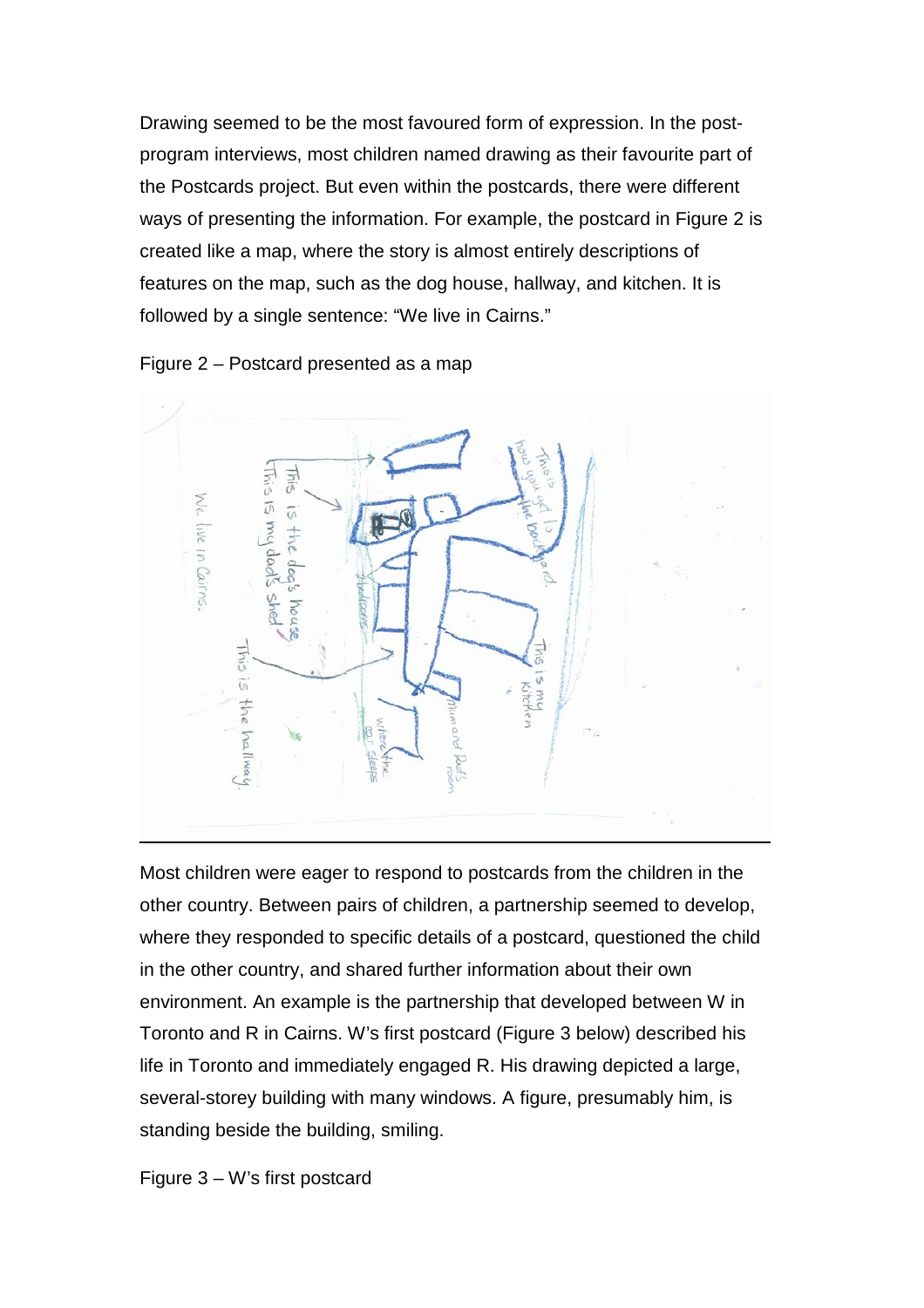in Toronto. My live really tall. live on  $+$ loor with **YYNU**  $t$  ay  $5$ Williams

The story W wrote to accompany his drawing says that he lives on the ninth floor of the building with his mother, plays with his toys and likes the Angry Birds game. His grandparents live in China and his father lives in the United States.

When R in Cairns 'read' the postcard (viewed it and the words were read to him), he was intrigued by the apartment building, as most people in Cairns live in separate, low set houses, and with W having grandparents in China. R's response postcard, with an illustration of family members and places in his house (Figure 4 below), begins with questions to W: His story continues with a description of a "monster hunter game" he had played, that had a big bird in it. He goes on to talk about his own grandparents, who live in Japan, and his favourite toys – an alien called 'Diamond Head' and 'Ultimum Spider Monkey'.

Figure 4 – R's second postcard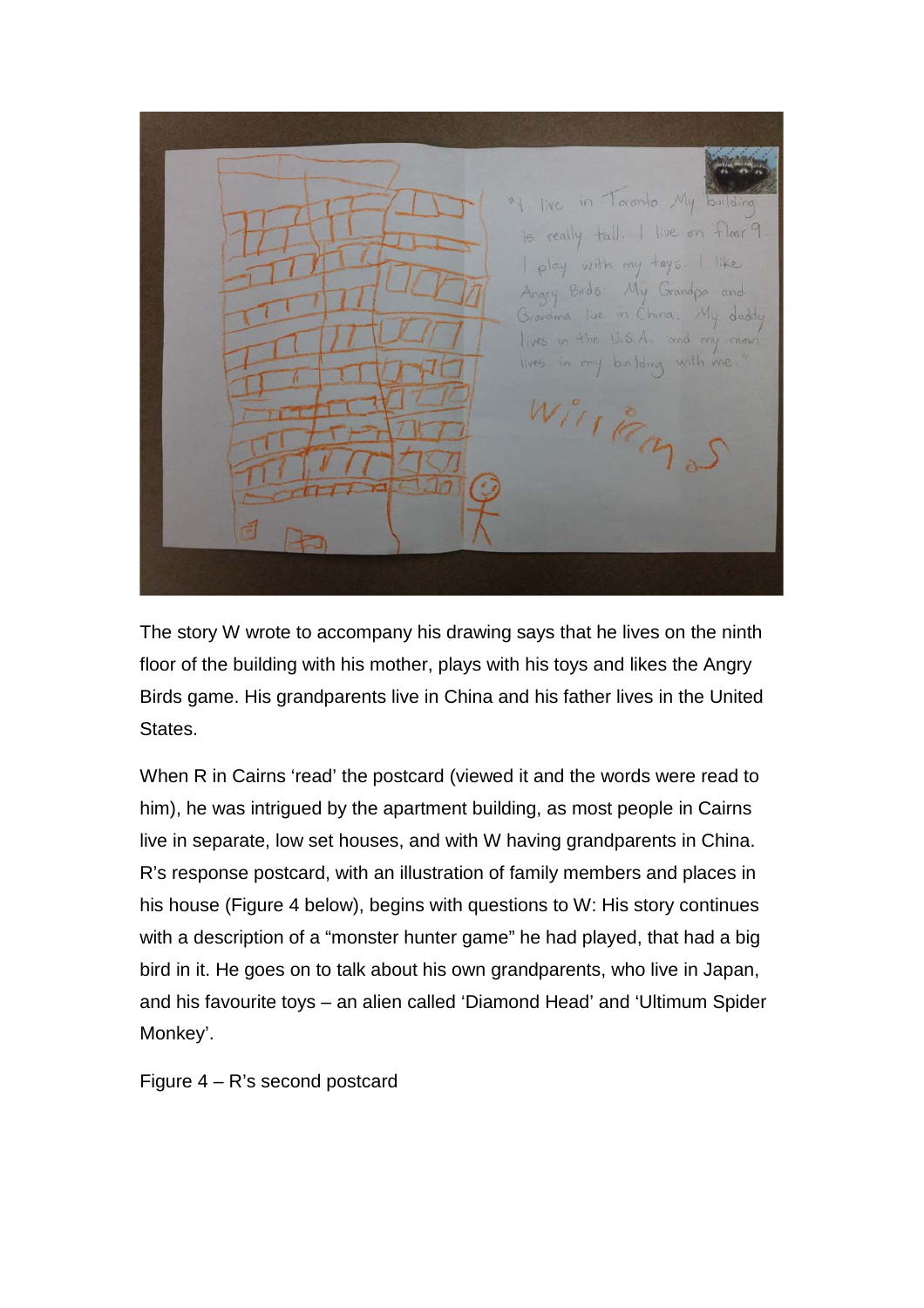

While having the freedom to create postcards as they wished engaged most children, the researchers found that a number of children seemed to repeatedly draw a stereotypical house (triangle above a square), a sun in the sky and grass at the bottom of the page. So the adult-initiated activity of life drawing was introduced. Some children chose to join a researcher in the outdoor area of the school, and to draw what they saw there as their postcard image. Figure 5 is an example of this, where the child focused on the garden at the kindergarten and drew some of the vegetable grown there. The story, however, was not about the garden itself but answers to questions posed by a child in Toronto.

Figure 5 – Life drawing of outdoor environment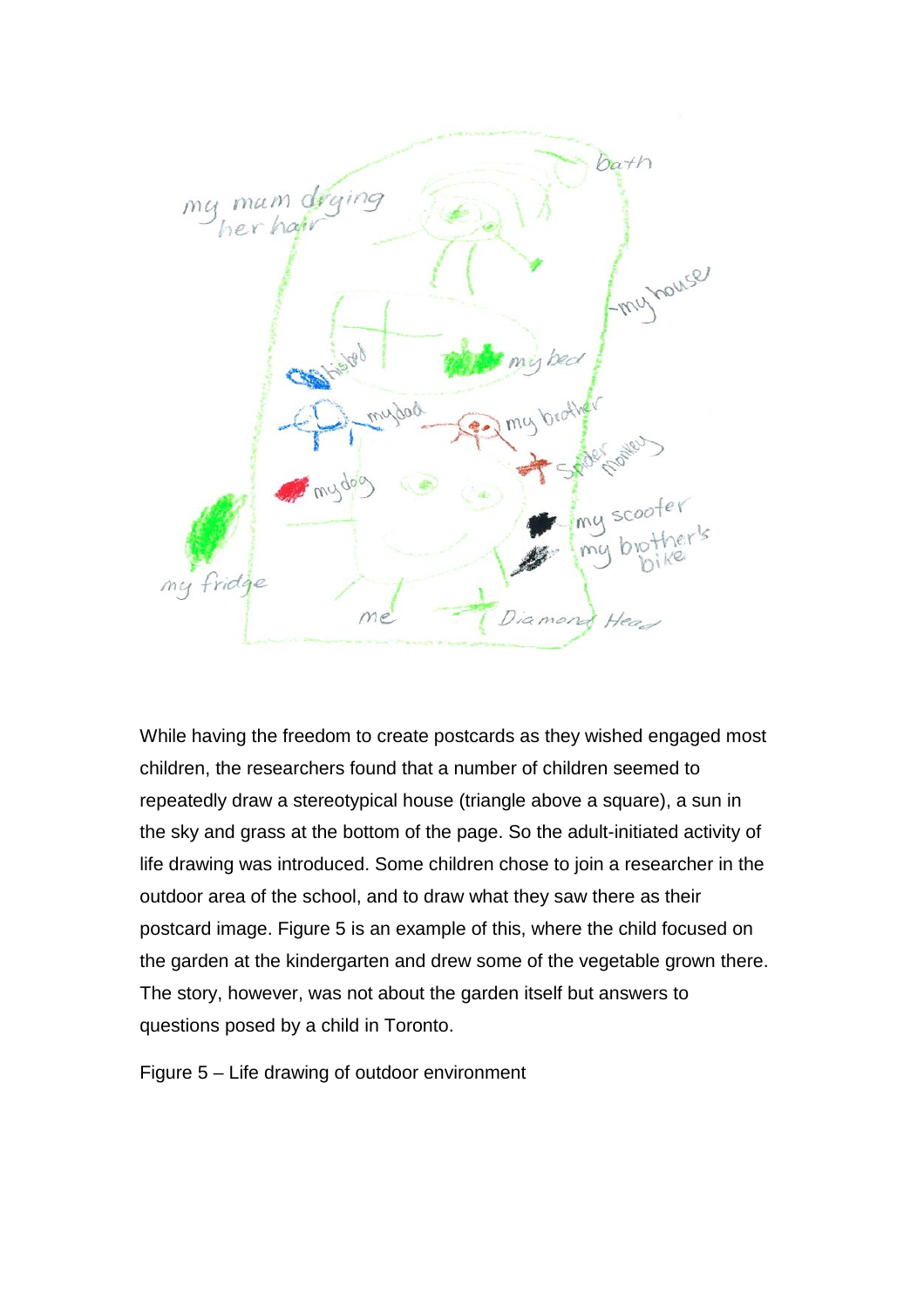

Children at both venues were offered the chance to photograph their school environment. While this gave children another way of expressing themselves, it was also in response to a few children who demonstrated a hesitance to draw. For example, S. told researchers, "I don't want to [draw] cause it's too hard." A few, when offered the chance to do life drawing in the outdoor environment, also appeared very hesitant. So adding photography to the arts-based methods gave some children a more comfortable way to express what they saw. Figure 6 below is a photograph of the kindergarten outdoor environment. Photographs led to stories written to describe the outdoor environment.

Figure 6 – Photograph of the outdoor environment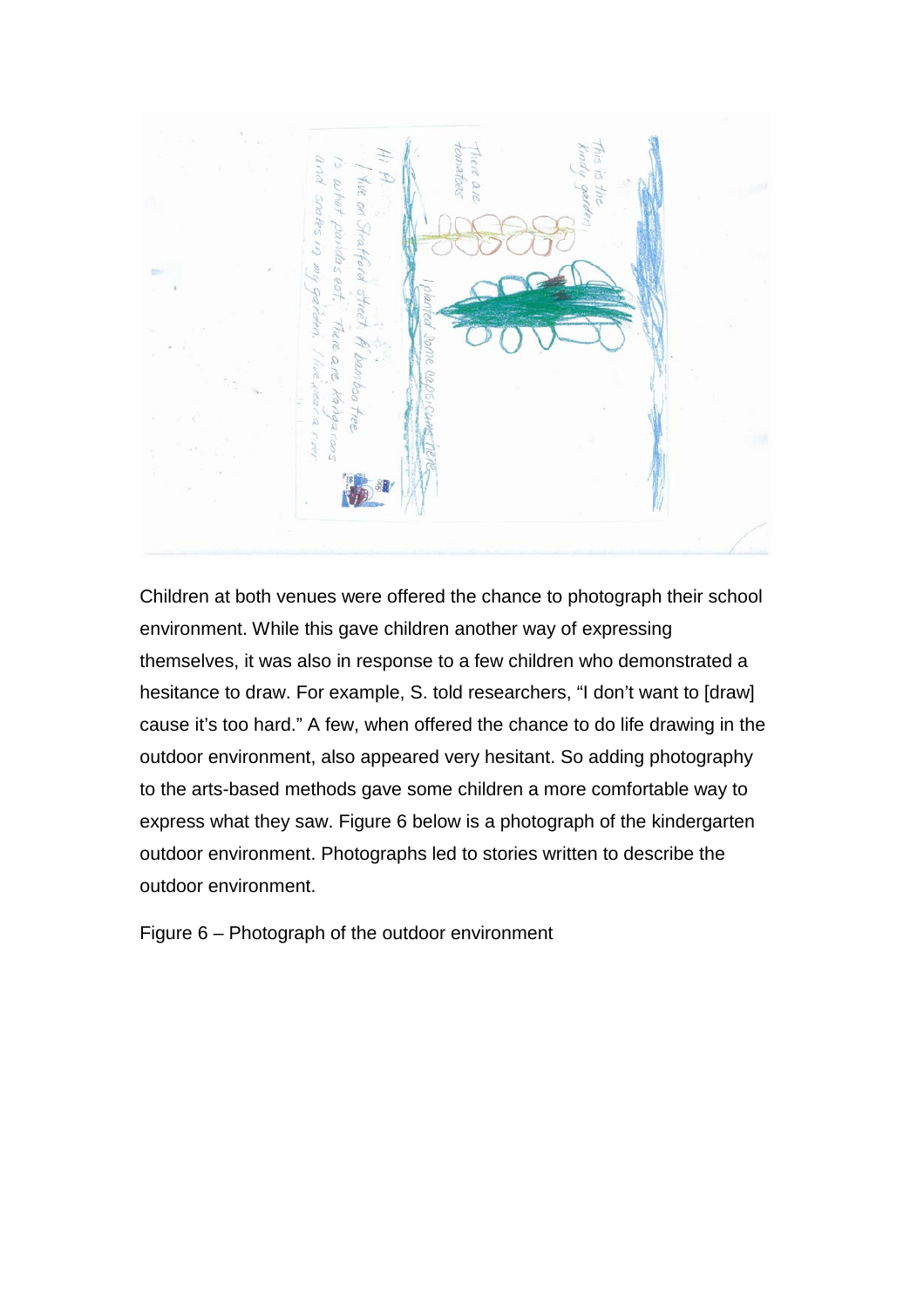

Another form of expression chosen by some children was group mural making. On two occasions children were given the option of helping to create a mural; the first of the Cairns environment and the second of the Toronto environment. Figures 7 and 8 (below) show the results of these sessions. Figure 7 is dominated by a large cassowary bird, native to far north Queensland. The children were keen to tell their colleagues in Toronto about cassowaries. The mural includes plants and wildlife of the region and was done using paint and collage.

Figure 7 – Mural of the Cairns region



The mural was accompanied by the following, 'The Story of our Place':

*We want to tell you about a special bird that lives only near our place. He is called a Cassowary. He lives in the rainforest and eats the fruit*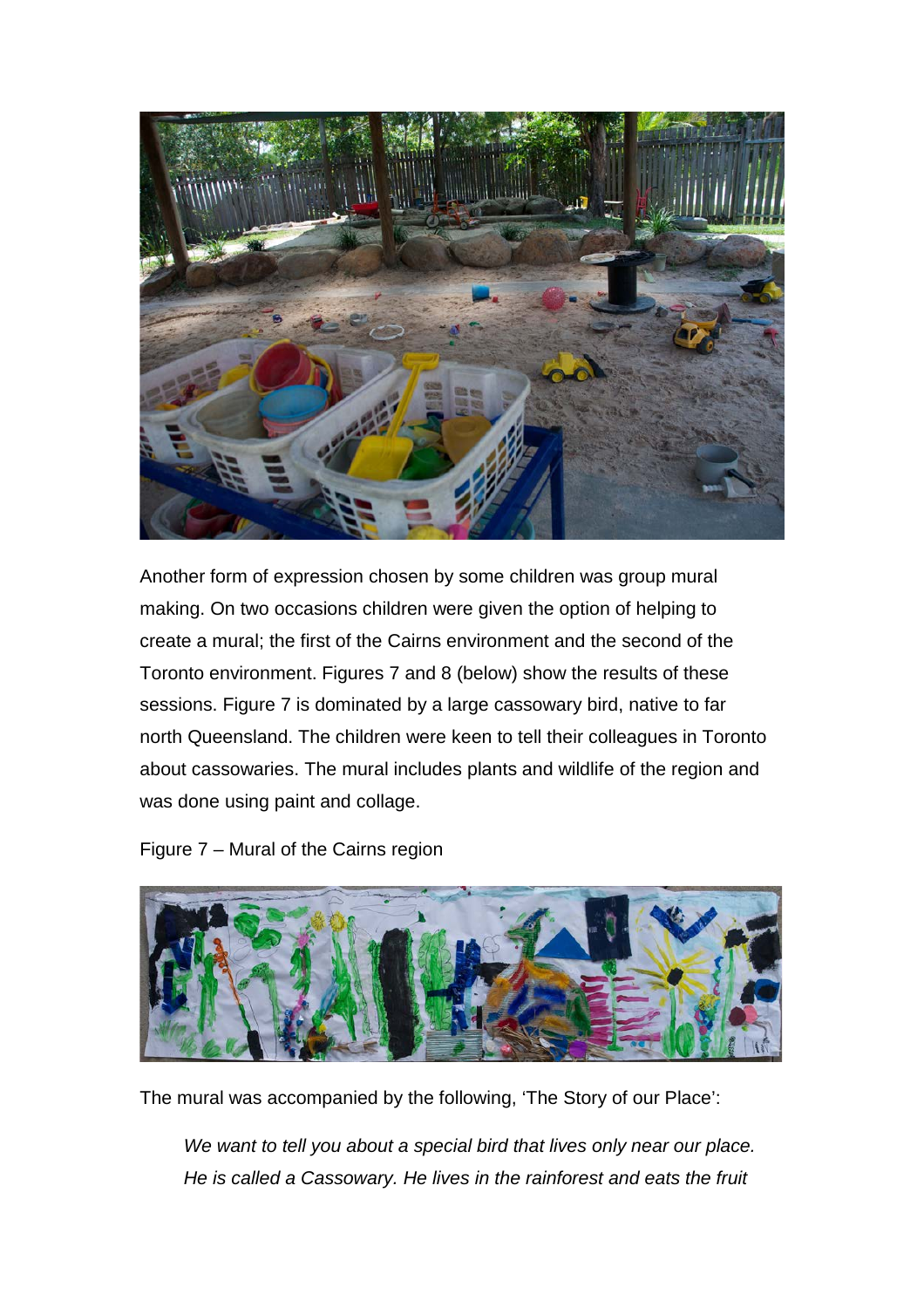*from the forest so if we cut down the forest he would die. Sometimes the Cassowary comes to the picnic area at Etty Bay and wants to eat people food but that is not good for them and they are big and dangerous so we have to stay away from them. We have waterfalls in the rainforest, they tumble over the rocks and trees so the Cassowary can get a drink. We read a story called 'Calvin' and learned that the Dad Cassowary sits on the eggs until they hatch. E told us that a Cassowary crashed into her Grandma's car at Kurrumine Beach. It ran off so we hope it was O.K. It rains a lot here and sometimes we have big storms.*

This mural and story demonstrate children's understandings about the cassowary, gleaned from books, a papier mache sculpture in the kindergarten, and personal experiences.

Teachers reported that children's understandings about the overseas environment came through in their dramatic play, as they dressed themselves in mittens and hats and pretended to be in a winter environment. Children also self-selected to complete a mural about Toronto (Figure 8 below). Again, they composed a story, 'What we have learned about your place':

*You have tall buildings where people live, they have lots of windows. Some houses have chimneys because you need fires to make hot food and keep you warm when it snows. You also have big trees and the leaves fall off when it gets cold. You have a lot of leaves on the ground. You have flowers, we have flowers too. We like your playground. We like the double slide and the steps made of trees. You have a big fence in your kindergarten and bikes and a sandpit like us.*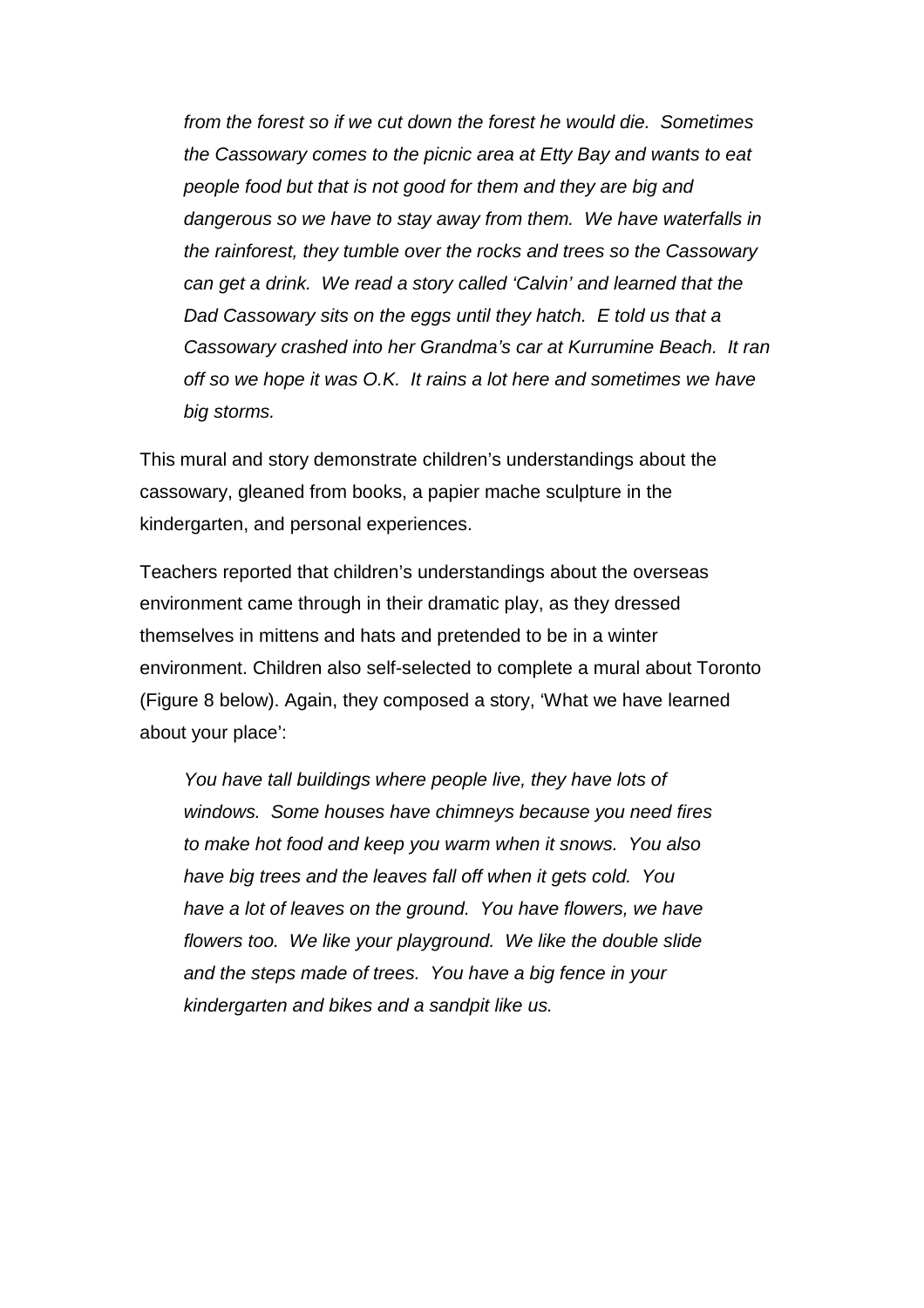# Figure 8 – Mural of Toronto in Canada



Figure 8 includes painting and drawing of snow, high rise buildings, pine trees, and central to the image is a picture in red of the double slide in the Toronto kindergarten's playground. These mural images were shared online with the class in Toronto.

Children in Toronto reciprocated, by video recording themselves singing "Over in Australia", a song they had learned through reading the book by the same name, as a teacher-scaffolded activity to supplement the postcards. So music, as well as drama and visual arts, became ways that children could express their learning.

### **Multimodal, arts-based methods gave children voice**

For some children, having the opportunity to express their understandings in non-verbal ways gave them a voice that they may not have had before in the learning environment. For example, C rarely spoke or participated in class; it was unclear what she knew or learned. She had initially refused to create a postcard and did not participate in the first round of postcardmaking. However, after viewing the Toronto children's postcards, listening to class discussions and working one to one with a researcher, C began creating colourful, detailed drawings and elaborate narratives that clearly demonstrated her understanding of the environment. Figure 9 (below) is C's first postcard.

Figure 9 – C's first postcard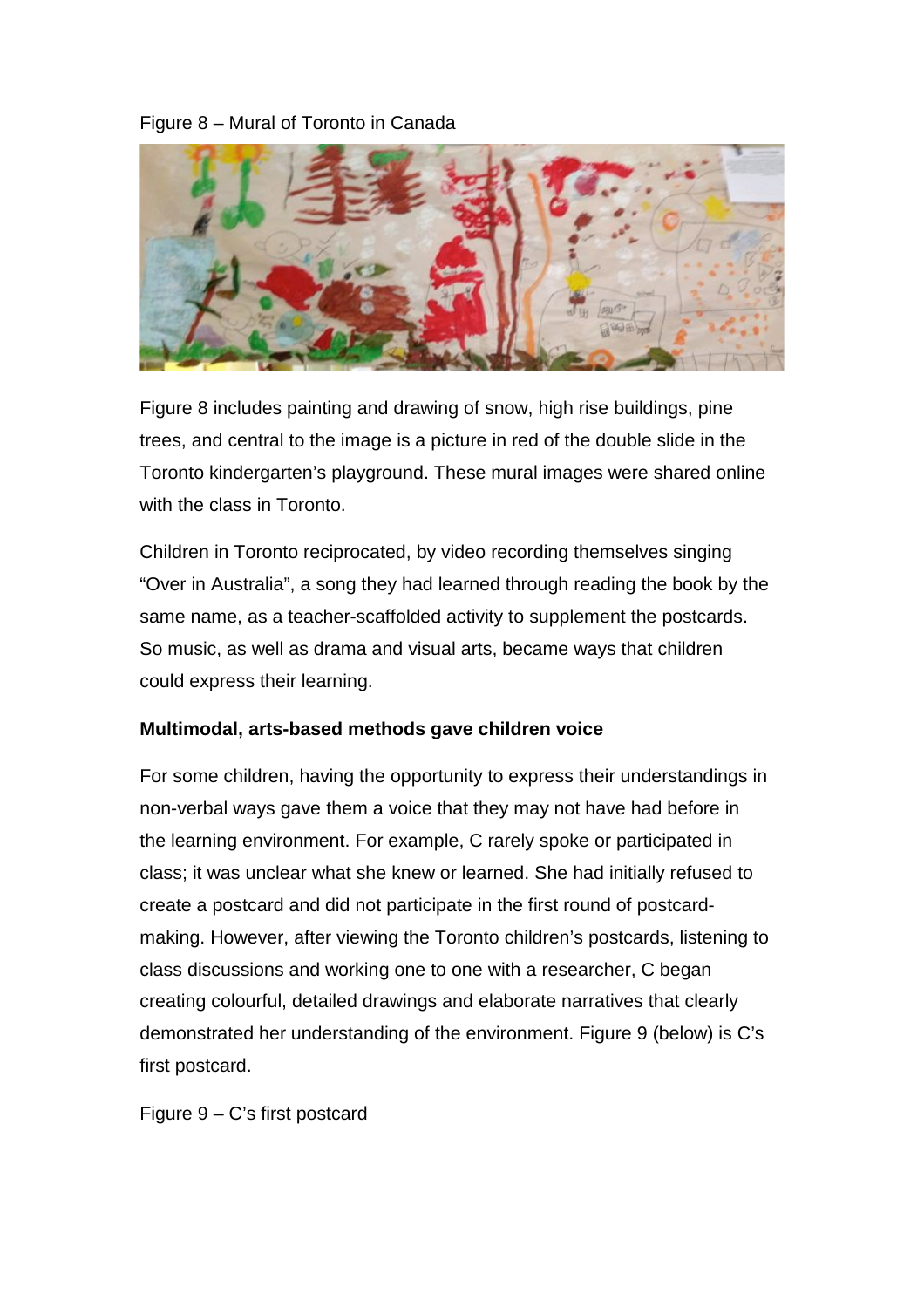

Being allowed to express herself in the first instance through visual images made a difference to C being able to express herself. She chose bright, strong colours and worked diligently on her drawing. When she had completed the drawing, she dictated the following story to the researcher:

*We go camping. That's our tent and a table outside. We go bushwalking. There's a frog on the rocks. At night the possums come out. Daddy is in the tent and Mummy. That's me here and M [sister]. She is two. There is a creek – cannot be cold water. They are trees and there is a dog. Snow doesn't come to our house.*

Following the success she felt with her first postcard, C continued to make other colourful postcards with elaborate stories. Other children, who had been unwilling or unable to participate in previous class activities found a voice through the Postcards project, where they could express themselves in ways other than words, and so participated and demonstrated their learning.

**Learning was extended by teacher/researcher trialling and evaluating new strategies**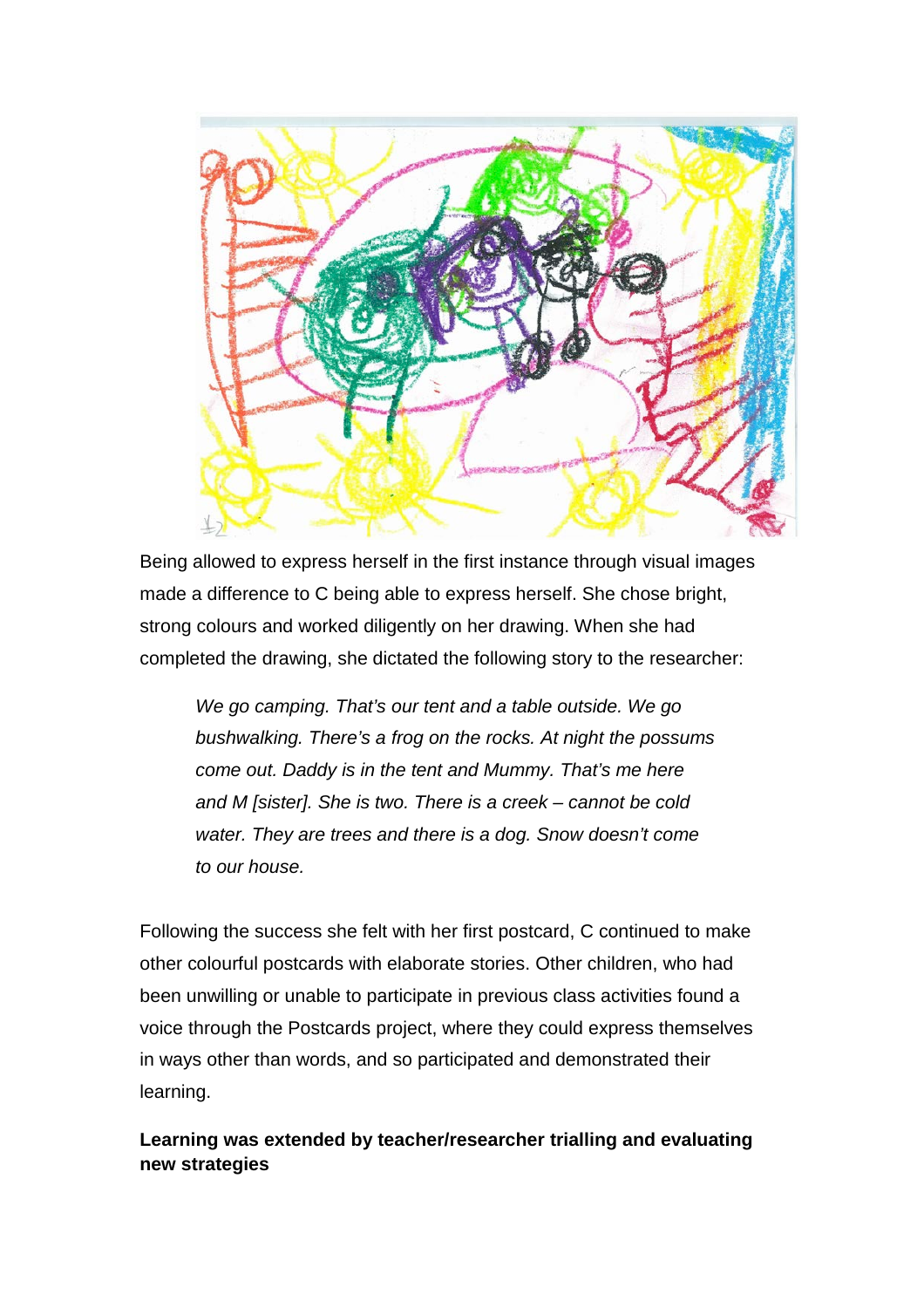Another finding of this research was that through action research cycles of trialling and evaluating pedagogical strategies, teachers and researchers felt they became better able to understand and extend children's learning about local and global environments. This was the case, for example, with postcard creation. We originally worked with groups of children to create their postcards and the whole class to examine postcards from the Toronto children. We found that in large groups, a number of children became disengaged. So with critical reflection and discussion, we changed our practices. In a researcher's journal, she wrote, "This time, we worked one on one and showed each child 3 or 4 of the Toronto postcards. Then they responded to at least one of them. So some of our second set of postcards are directed to specific children." From this learning we have decided to match children up with specific children in the other class, from the start of the project.

Further, we moved from 4 or 5 children working to create postcards with the researchers, to pairs working with two researchers. A comment in a researcher's journal confirms this choice:

*After the first two children, the researchers divided into two groups of 2, and each group worked with 2 children, using half the hard copies of the Toronto drawings. This seemed to worked better, particularly when we worked one on one with children scribing their stories.* 

*For next week we've decided to work one on one, but with two researchers and two children at each table (4 researchers in total). We will show each child about 5 or 6 of the Toronto images, record their responses and help them to develop their second postcard. If we finish on time, we'll also do a class activity where we write a group story with questions and comments for the Toronto children.* 

Teachers and researchers followed up the postcard creating and sharing activities with other activities, such as books about other cultures, class and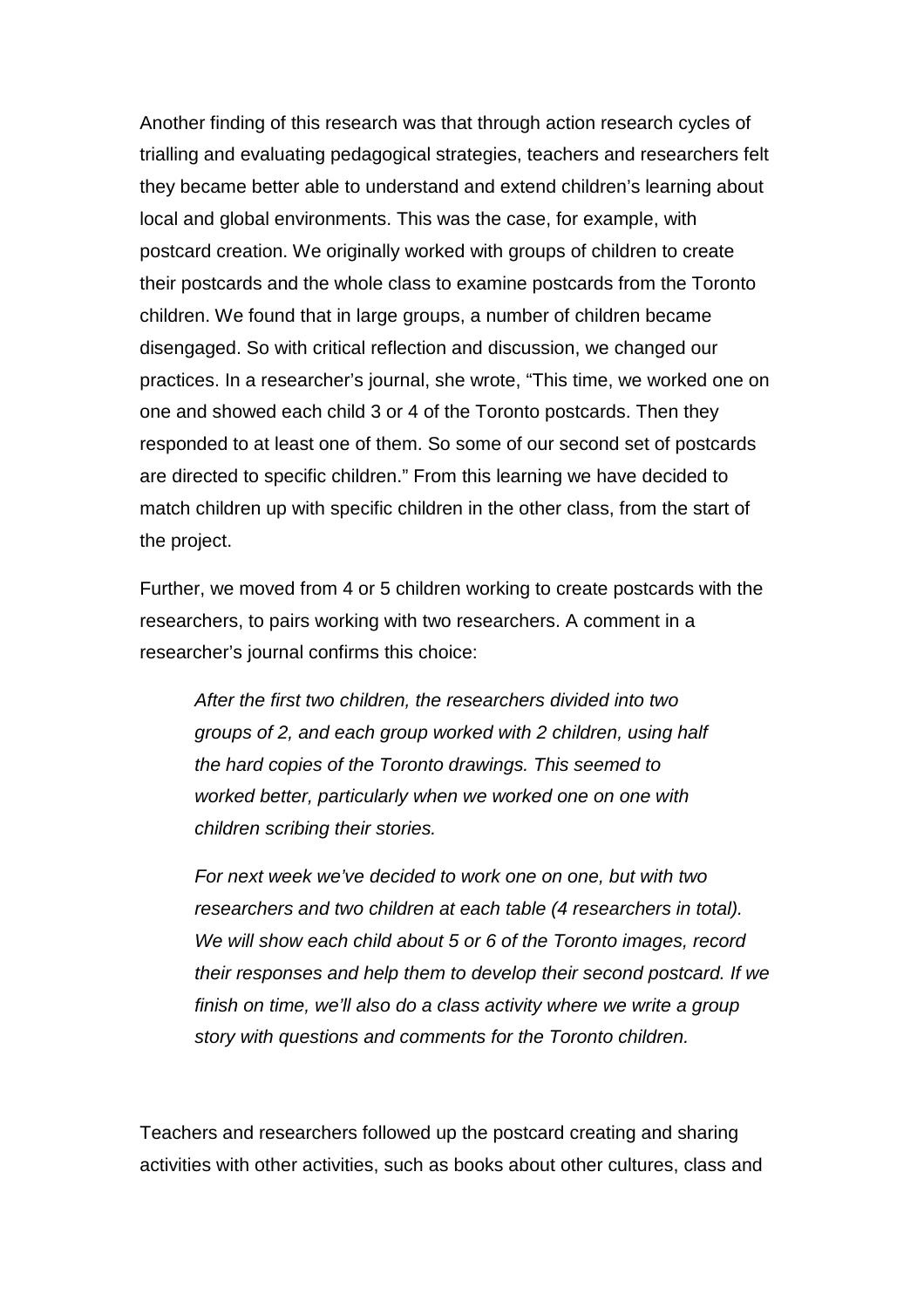small group discussions, looking at a globe of the world, creating word lists, and writing letters to the other class. A Cairns teacher recounted a group discussion, following a book about animals and their environment: "A group of about 8 children participated. Their work and discussions represented their growing knowledge. Eggs and baby chicks [are] a strong interest that could be followed through." Following the book and discussion, the teacher reported that during play time, a number of children had independently created nests and baby birds, using collage materials.

Informal activities included children bringing in artefacts of the other country. For example, after a discussion of the Toronto postcard stamps, which showed three raccoons, animals not native to Australia, children wondered whether raccoons had spikes. L brought in his toy raccoon from home to show the children. Another child, S, told us: "L showed us one of them [raccoons]. They don't have any spikes, they just have smooth fur."

## **Conclusion**

Multimodal, arts-based methods used in this research gave children a variety of ways to express their understandings. Some drew, both from memory and from life; some made maps and diagrams of their environments while others chose to represent people and activities; some painted as they participated in group murals; some photographed the environment; most told stories, listened to stories and participated in discussions and dramatisations about the environment. Through these processes, children's understandings and learning about the environment were demonstrated. Further, we found that some children, who did not seem to have a voice within the classroom environment, were able to find a voice through the arts.

The researchers and teachers in this study were able to learn and to improve their practices through Action Research cycles as the project progressed. Further studies in this area will utilise learnings from this research and teachers have reported changes to their practices based on this research.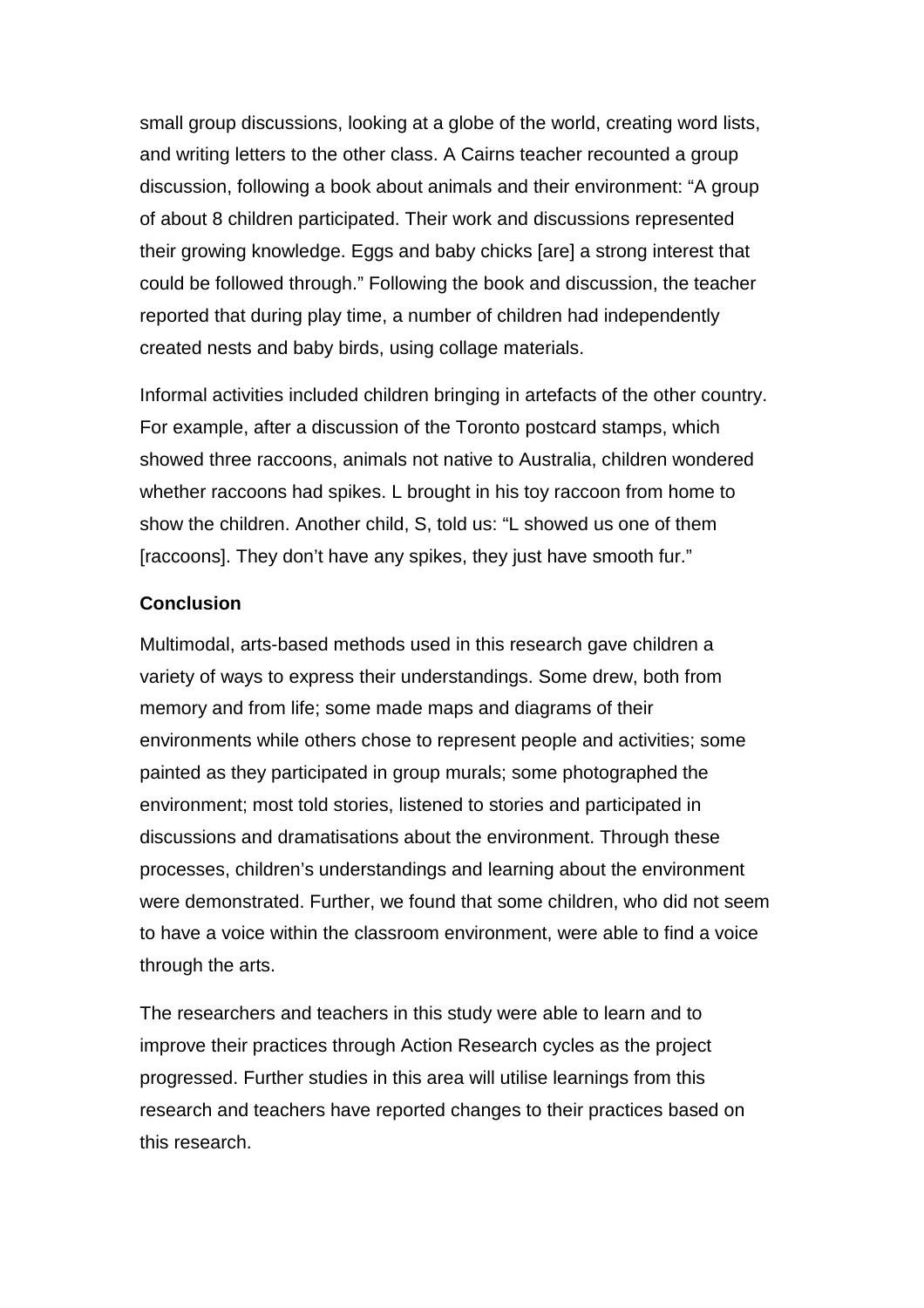The study concluded that multimodal, arts-based methods for research and pedagogy can support young children to better express their understandings and to further their knowledge of environmental issues, encompassing a range of different perspectives and possible solutions to their own and others' environmental concerns.

## **References**

Anning, A. 2003. Pathways to the Graphicacy Club: The Crossroad of Home and Preschool. *Journal of Early Childhood Literacy.* 3(1), 5 – 35.

Bamford, A. 2003. *The Visual literacy white paper.* Stockley, Uxbridge: Adove System Inc. Retrieved from:

http://wwwimages.adobe.com/www.adobe.com/content/dam/Adobe/e...

Barraza, Laura. 1999. Children's Drawings About the Environment, *Environmental Education Research*, 5:1, 49 — 66.

Benson, C. 2009. *Changing Places: Children's Experiences of Place during Middle Childhood.* Unpublished doctoral dissertation, Humboldt State University.

Binder, Marni. 2011. 'I saw the universe and I saw the world': exploring spiritual literacy with young children in a primary classroom. *International Journal of Children's Spirituality.* 16, 1,19 – 35.

Corsaro, William. 1997. *The Sociology of Childhood.* USA: Pine Forge Press.

Blizard, C.R., & Schuster, R.M. 2007. Fostering Children's Connections to Natural Places through Cultural and Natural History Storytelling. *Children, Youth and Environments, 17* (4), 171-206.

Dighe, J. 1993. Children and the earth. *Young Children*, 48 (3), 58-63.

Edwards, C., Gandini, L., and Forman, G. 1998. *The Hundred Languages of Children – 2nd edition.* Westport, Connecticut: Ablex.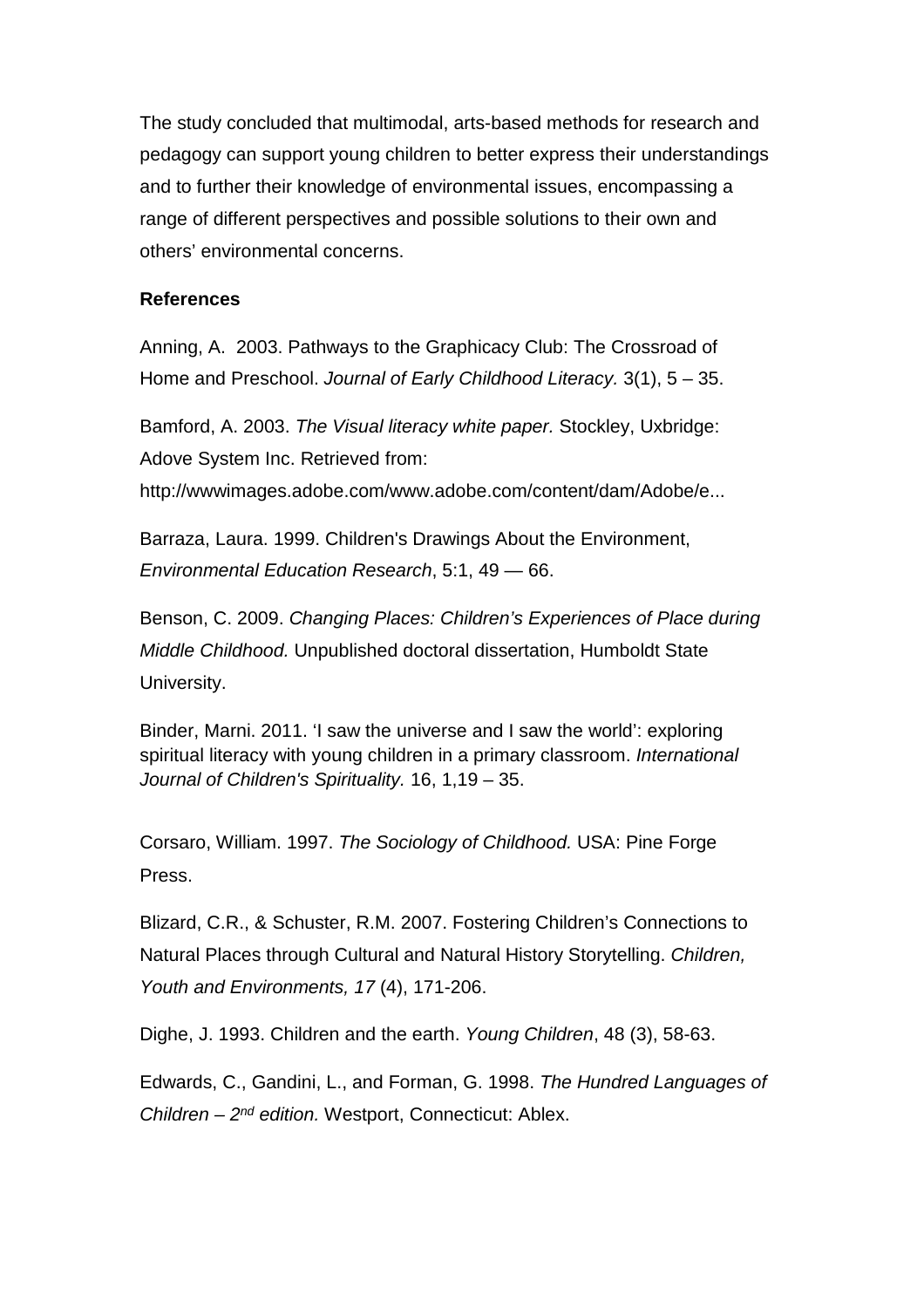Evans, G. W., Juen, B., Corral-Verdugo, V., Corraliza, J., and Kaiser, F. G. 2007. Children's cross-cultural environmental attitudes and self-reported behaviors. *Children, Youth and Environments, 17*(4), 128-143.

Goos, M. 2004. Learning mathematics in a classroom community of inquiry. *Journal of Research in Mathematics Education*, 35(4), 258-291.

Gruenewald, D. 2005. Accountability and Collaboration: Institutional Barriers and Strategic Pathways for Place-based Education. *Ethics, Place & Environment, 8* (3), 261-283.

Huss, E. and Cwikel, J. 2005. Researching creations: Applying arts-based research to Bedouin women's drawings*. International Journal of Qualitative Methods, 4(4), Article 4. Retrieved 1<sup>st</sup> August, 2011, from http://* [www.ualberta.ca/~iiqm/backissues/4\\_4/pdf/huss.pdf](http://www.ualberta.ca/%7Eiiqm/backissues/4_4/pdf/huss.pdf)

James, A., Jenks, C. and Prout, A. 1998. *Theorizing Childhood.* Oxford, U.K.: Blackwell.

Kress, G. 2000. Multimodality. In B. Cope and M. Kalantzis (eds). *Multiliteracies: Literacy Learning and the Design of School Futures.* Pp. 182 – 202. London, Routledge.

MacNaughton, Glenda and Hughes, Patrick. 2009. *Doing Action Research in Early Childhood Studies – a step by step guide.* Berkshire, England: Open University Press.

Martin, P. 2007. Caring for the Environment: Challenges from Notions of caring*. Australian Journal of Environmental Education, 23*, 57-64.

Miles, R. 2008. *The importance of place in environmental education.*  Proceedings of the National Conference of the Australian Association of Environmental Education. Sydney: Australian Association for Environmental Education.

Murphy, P. & Hall, K. 2008. *Learning and Practice: Agency and Identities*. London: Sage Publication.